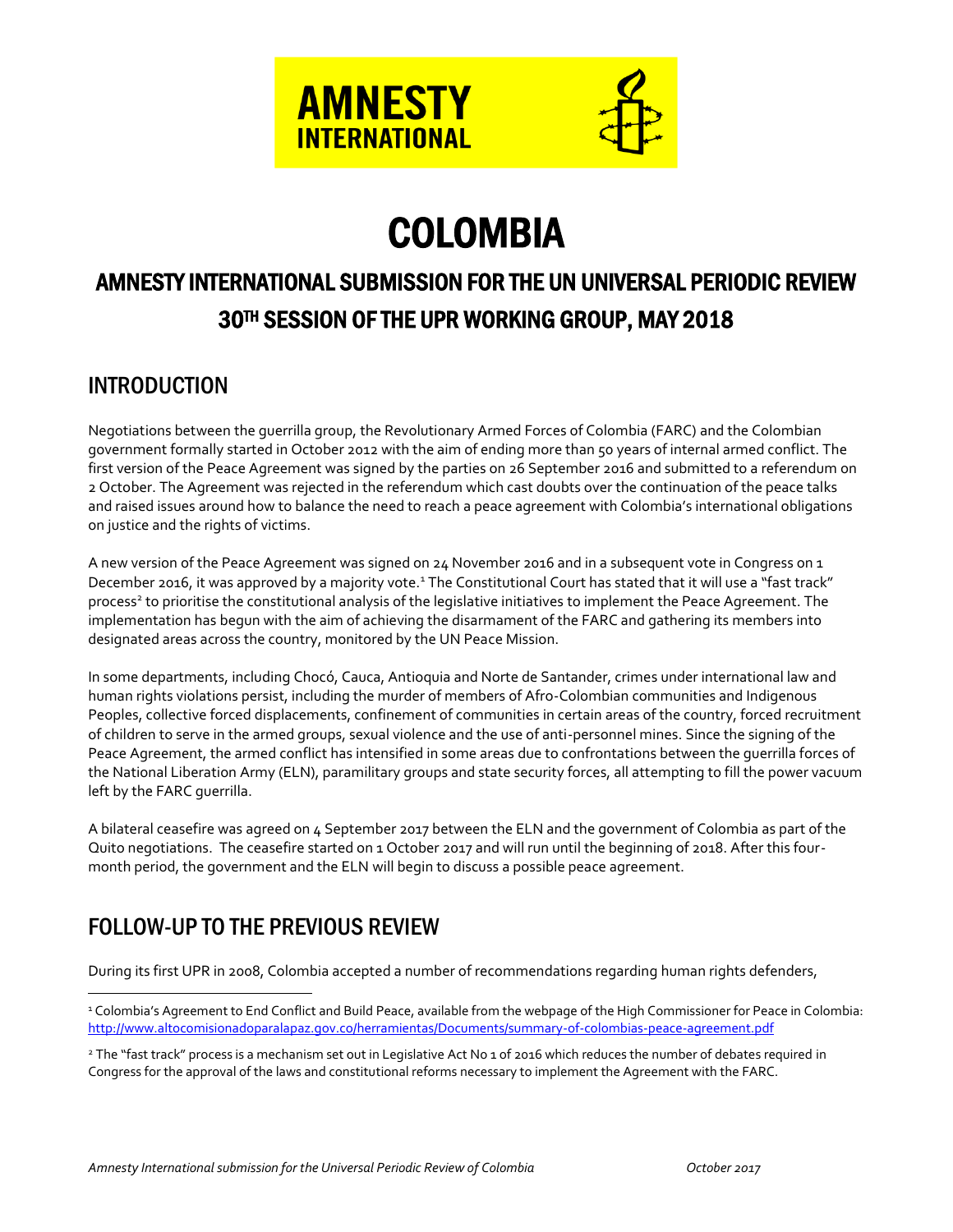violence against women and girls, and the rule of law and justice, including impunity.<sup>3</sup>

At its second review in 2013, Colombia accepted recommendations to fight impunity for human rights violations, implement a national education and culture policy, continue to implement the recommendations of the Office of the UN High Commissioner for Human Rights, and consolidate the policy for combatting human trafficking.

In this section, Amnesty International considers the follow-up to recommendations of most concern, including in the context of the current dynamic of violence and implementation of the Peace Agreement.

#### **PROTECTION OF HUMAN RIGHTS DEFENDERS**

In the 2013 review, Colombia accepted 16 recommendations related to the rights of human rights defenders, including to ensure their effective protection, in particular people from rural areas involved in land restitution processes, by promoting access to justice and reparation under equal conditions, and improving recognition of their work in order to protect their lives, security and integrity.<sup>4</sup>

Amnesty International considers that the Colombian protection mechanism, headed by the National Protection Unit in the Ministry of Internal Affairs, provides protection measures to thousands of people in situations of risk, such as human rights defenders and victims of the armed conflict. The mechanism has saved lives and, over the years, has made progress in adopting a protocol for implementing a collective protection plan.

However, the measures envisaged by the National Protection Unit remain largely police-based and civil society organizations have criticised some of the emergency measures for the negative consequences they could have on the human rights of those to be protected. The mechanism is currently facing a number of challenges due to the growing number of human rights defenders murdered in 2017 since the Peace Agreement was signed. Impunity for attacks against human rights defenders continues to be a serious concern for Amnesty International.<sup>5</sup>

#### **VIOLENCE AGAINST WOMEN AND GIRLS**

Colombia accepted 19 recommendations on the rights of women and girls, particularly in relation to gender-based and sexual violence in the context of the armed conflict.<sup>6</sup> Amnesty International welcomes the incorporation of some international human rights standards into domestic law and constitutional jurisprudence, demonstrating the government's interest in progressing these issues.

However, despite this progress, the effective application of these laws is still not guaranteed throughout the country (particularly in remote areas) and the institutional culture has not changed to avoid the re-victimisation of women and girl victims of gender-based violence. Through Orders og2 of 2008 and 009 of 2015,7 the Constitutional Court established that sexual violence was a widespread and systematic practice in the context of the internal conflict. In Order 009 of 2015, the Court recognized the link between sexual violence and the armed conflict, when it occurs in areas of violence, and urged the Attorney General to start investigations into this in order to reverse the burden of proof in favour of the victims.

#### **RIGHTS OF PERSONS WITH DISABILITIES**

 $\overline{a}$ 

<sup>3</sup> Report of the Working Group on the Universal Periodic Review, A/HRC/10/82, 9 January 2009.

<sup>4</sup> Report of the Working Group on the Universal Periodic Review – Colombia, A/HRC/24/6, recommendations 116.19/20/21 (Switzerland, Australia, Ireland) and 116.73/74/75/76/77/78/79/80/81/82/83/84/85 (Slovakia, Slovenia, United Kingdom, United States of America, Belgium, Canada, Czech Republic, France, Germany, Hungary, Netherlands and Norway).

<sup>5</sup> Amnesty International, AMR 0162112017, Protection Mechanisms for Defenders.

<sup>6</sup> A/HRC/24/6, recommendations 115.1/2/3 (Sweden, Belgium and Austria), 116.38/39/40/41/42 (Brazil, Hungary, Azerbaijan, Chile, Nigeria), 116.50/51/52/53/54/55/56/57/67 (South Africa, Indonesia, Paraguay, Senegal, Slovakia, Spain, Canada, France, Switzerland), 117.5/6 (Finland and Ireland).

7 In complying with the requirements of Judgment T-025 of 2004, by which the Constitutional Court declared an Unconstitutional State of Affairs (ECI) with regard to the human rights of those forcibly displaced, the High Court is issuing Orders that carry the strength of constitutional precedent.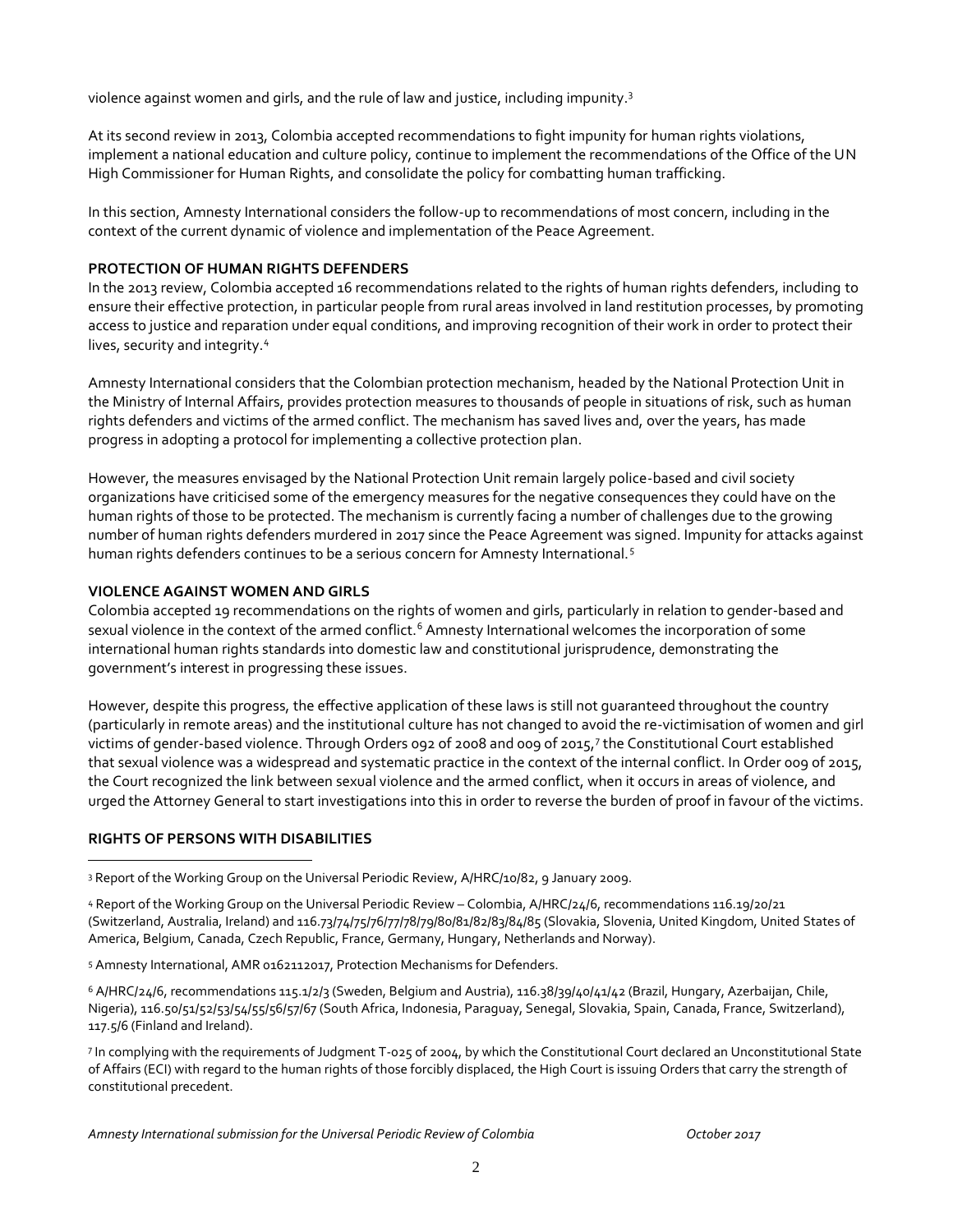Colombia accepted five recommendations about human rights of persons with disabilities. <sup>8</sup> Amnesty International welcomes Colombia's ratification of the UN Convention on the Rights of Persons with Disabilities and urges it to also ratify its Optional Protocol.

The greatest challenges facing Colombia in this regard are to guarantee inclusive education throughout the country, unrestricted recognition of the legal capacity of persons with disabilities, effective enjoyment of sexual and reproductive rights for women and girls with disabilities, and full social inclusion.<sup>9</sup> Amnesty International is also concerned that Colombia has not established measures within the Peace Agreement to guarantee the mental and physical health of the victims of the armed conflict.

#### **JUSTICE FOR HUMAN RIGHTS ABUSES AND RIGHTS OF VICTIMS**

Colombia accepted six recommendations aimed at guaranteeing access to truth, justice and reparation for victims of human rights abuses and combatting impunity, focusing on the rights of the victims of the armed conflict as a priority.<sup>10</sup>

Amnesty International remains concerned that the long-term viability of any provision contained in the Peace Agreement could be affected if those responsible for crimes under international law, including war crimes and crimes against humanity as well as human rights violations, are not brought to justice.

### THE NATIONAL HUMAN RIGHTS FRAMEWORK

#### **LAW ON VICTIMS AND LAND RESTITUTION**

 $\overline{a}$ 

On 10 June 2011, President Juan Manuel Santos signed the Law on Victims and Land Restitution.<sup>11</sup> The law came into force on 1 January 2012 and establishes reparations for survivors of crimes under international law and human rights abuses committed in the context of the armed conflict. The law also contains measures that could enable millions of hectares of land unlawfully appropriated by paramilitary groups to be returned to the rightful owners.

However, six years after its approval the law has yet to be fully implemented. The victims have complained that the rulings of the Constitutional Court have not yet been implemented with regard to the government's obligation to address the causes of forced displacement of Indigenous and Afro-Colombian communities, nor with regard to measures to provide care and comprehensive reparation from an ethnic perspective and differentiated approaches, including for children and persons with disabilities.<sup>12</sup>

Amnesty International is concerned that, at first, victims of paramilitary groups and "criminal gangs" were not recognized in the law and not allowed to register to access the Route for Assistance, Attention and Comprehensive Reparation.<sup>13</sup> This

<sup>8</sup> A/HRC/24/6, recommendations 116.47 (Algeria), 116.94 (Niger), 116.103/104/114 (Czech Republic, Algeria, Peru and Austria).

9 INT\_CRPD\_CSS\_COL\_25292\_S. Aportes del Equipo de País de Naciones Unidas en Colombia para el examen del informe presentado por el Estado colombiano sobre la implementación de la Convención sobre los derechos de las personas con discapacidad (CDPD) [Contribution of the UN Country Team in Colombia to the review of the report presented by the Colombian State on implementation of the Convention on the Rights of Persons with Disabilities] [Available in Spanish only].

10 A/HRC/24/6, recommendations 115.5 (Spain), 116.44 (Italy), 116.70/71 (France and the United States of America), 116.68/69 (Gabon, the United Kingdom).

<sup>11</sup> Law 1448 of 2011 which includes measures for the care, assistance and comprehensive reparation of victims of the internal armed conflict, approved on 10 June 2011.

12 In Rulings 004 and 005 of 2009, the Constitutional Court ordered the Colombian government to design differentiated measures for Indigenous and Afro-Colombian victims of the armed conflict.

<sup>13</sup> The Route for Assistance, Attention and Comprehensive Reparation is the care and support process developed by the Administrative Unit for Assistance and Comprehensive Reparation of Victims (UARIV) aimed at implementing measures for the care, assistance and comprehensive reparation of victims in a coordinated manner between the relevant institutions.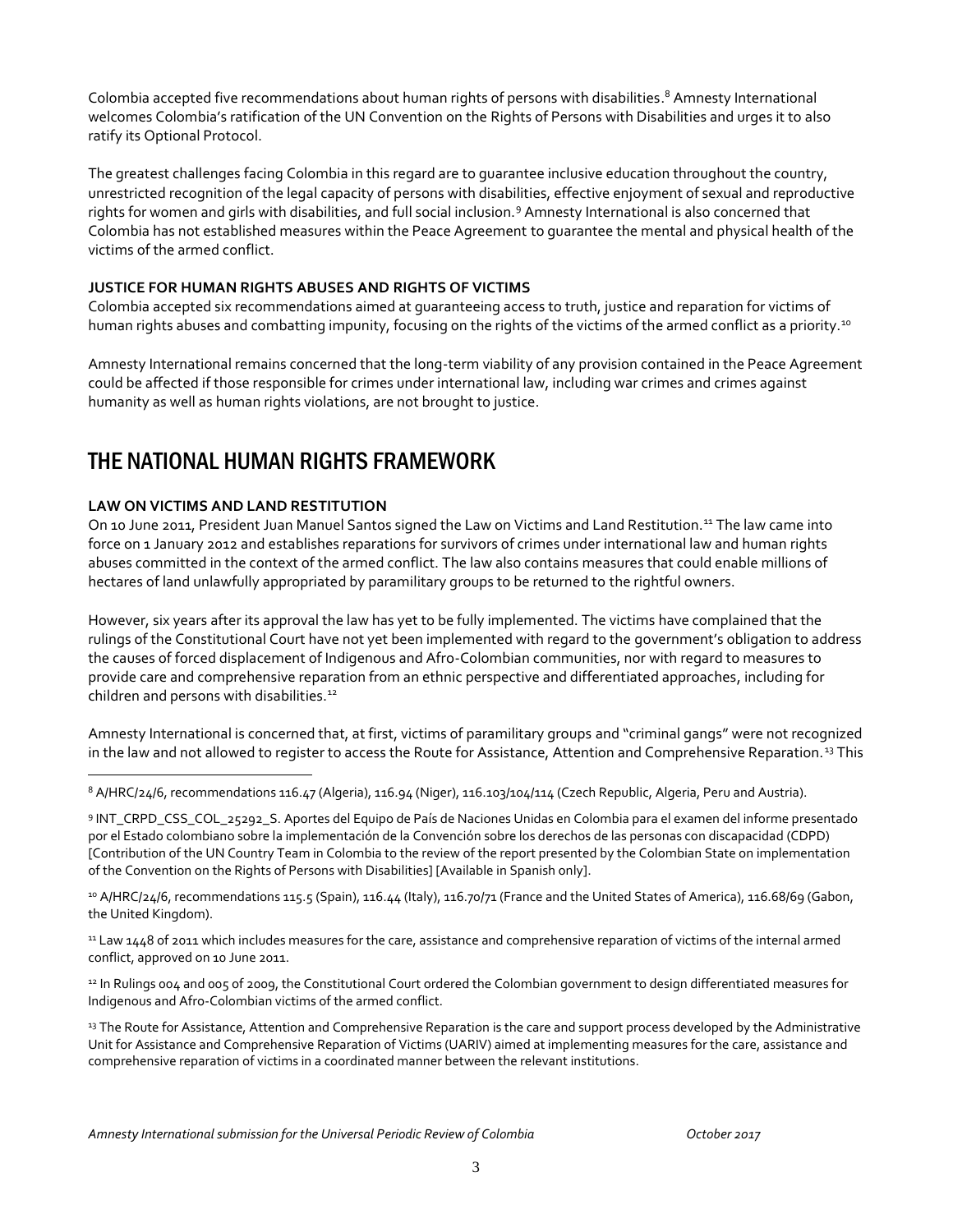was made possible in 2013 through Order 119 of the Constitutional Court,<sup>14</sup> which recognized the status of all victims of the armed conflict, regardless of the legal or illegal actor that committed the abuse.

#### **LEGISLATION ON THE RIGHTS OF WOMEN AND GIRLS**

Given the high rates of violence against women in the country, the government has adopted legislation to raise awareness of gender-based violence and to achieve a life free from violence. Amnesty International welcomes the legislative progress represented by Law 1719 of 2014, which highlights the violence suffered by thousands of women in Colombia as a consequence of the internal armed conflict and establishes standards<sup>15</sup> aimed at quaranteeing access to justice, truth and reparation for women survivors of sexual violence in the context of the armed conflict. In addition, Law 1761 of 2015 was adopted which classifies femicide as an autonomous crime and establishes measures to ensure that those responsible are prosecuted.

Thanks to advocacy by women's organizations, the Peace Agreement establishes that those suspected of individual criminal responsibility for crimes of sexual violence should be brought to trial through the transitional justice courts. It also establishes that such crimes cannot be liable for an amnesty or pardon. Amnesty International has serious reservations, however, regarding the application of this provision, in particular with regard to the guaranteed right to effective justice under equal conditions, the right to reparation and guarantees of non-repetition for women and girl survivors of sexual violence in the context of the armed conflict.

#### **THE PEACE AGREEMENT WITH FARC AND ITS LEGISLATIVE AND JURISPRUDENTIAL DEVELOPMENT**

Point 5 of the Peace Agreement creating the "System of Truth, Justice, Reparation and Non-Repetition" includes the Special Peace Jurisdiction and judicial mechanisms, such as the unit to investigate and dismantle the criminal organizations that have replaced the paramilitary groups. Point 5 sets out the position on reparation of victims and establishes what the parties must undertake to re-establish their rights and "to transform their living conditions".

In implementing Point 5 of the Peace Agreement the government will face the greatest challenges to re-establishing and guaranteeing the rights of victims to truth, justice, reparation and non-repetition. In particular, Amnesty International considers it is the government's duty to effectively exercise its authority over territories that have historically been controlled by armed actors in the conflict, ensuring the full enjoyment of human rights by people and communities who lived in those territories.

# PROMOTION AND PROTECTION OF HUMAN RIGHTS ON THE GROUND

The civilian population, particularly the Indigenous Peoples, Afro-Colombian and peasant communities, as well as human rights defenders, continue to be the main victims of the armed conflict. Although official figures point to a decrease in the number of civilian deaths due to military action between the FARC and the security forces since the talks commenced and up to the signing of the Peace Agreement, the conflict is still smouldering under the surface and in regions such as the Pacific coast it appears to have re-emerged.

 $\overline{a}$ 

<sup>14</sup> Constitutional Court of Colombia, Ruling 119 of 2013 on registration of victims of criminal gangs in the Single Registry of Victims (RUV), available a[t http://www.corteconstitucional.gov.co/T-025](http://www.corteconstitucional.gov.co/T-025%2004/AUTOS%202013/009%20Auto%20119%20de%2024%20de%20junio%20de%202013%20seguimiento%20gobierno%20referente%20al%20componente%20de%20registro.pdf) 

[<sup>04/</sup>AUTOS%202013/009%20Auto%20119%20de%2024%20de%20junio%20de%202013%20seguimiento%20gobierno%20referente%](http://www.corteconstitucional.gov.co/T-025%2004/AUTOS%202013/009%20Auto%20119%20de%2024%20de%20junio%20de%202013%20seguimiento%20gobierno%20referente%20al%20componente%20de%20registro.pdf) [20al%20componente%20de%20registro.pdf](http://www.corteconstitucional.gov.co/T-025%2004/AUTOS%202013/009%20Auto%20119%20de%2024%20de%20junio%20de%202013%20seguimiento%20gobierno%20referente%20al%20componente%20de%20registro.pdf) [Available in Spanish only].

<sup>15</sup> Colombia has ratified the Inter-American Convention on the Prevention, Punishment and Eradication of Violence against Women (Belem do Pará Convention), which establishes that States Party shall condemn all forms of violence against women. Colombia is also a party to the UN Convention on the Elimination of All Forms of Discrimination against Women (CEDAW), which establishes human rights standards that States must apply in order to implement measures to ensure gender-based violence can be prevented, treated and punished.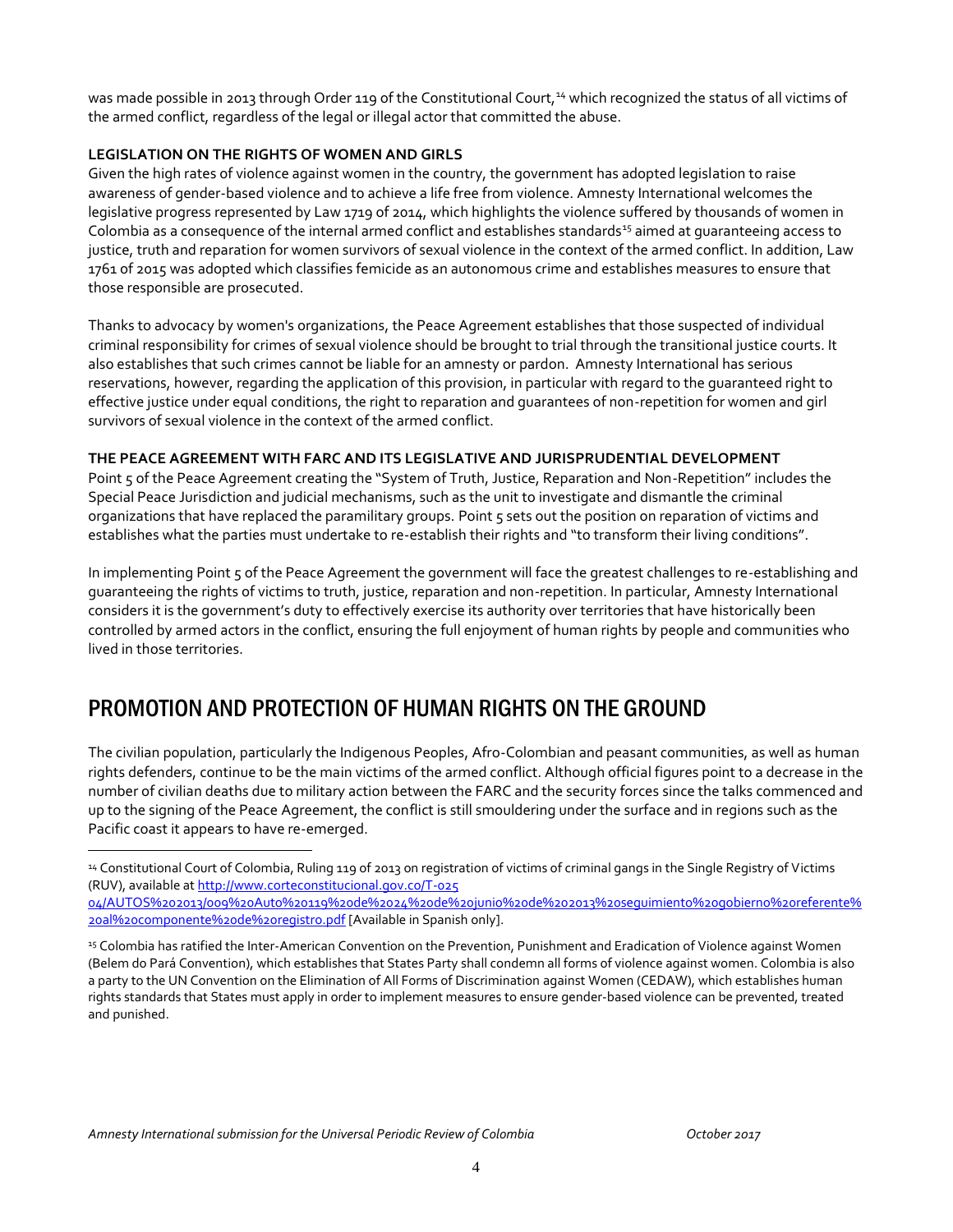#### **HUMAN RIGHTS DEFENDERS**

Human rights defenders continue to suffer threats and murders in Colombia. Eighty human rights defenders were reported murdered in 2016 and the figure has increased since the Peace Agreement was signed.<sup>16</sup> Amnesty International is concerned at the increase in attacks on defenders, particularly community leaders, land and environmental defenders and those campaigning for the Peace Agreement. Attacks on Indigenous defenders, Afro-descendants, peasants and women defenders also continue at an alarming rate.

While many of the death threats against human rights defenders and other activists have been attributed to paramilitary groups it is difficult to identify those actually responsible for most of these murders. Many are likely to have been murdered for their human rights work and denouncing abuses appears to be perceived as a threat to regional and local economic and political interests and to different armed groups, including the paramilitaries.<sup>17</sup>

#### **RIGHTS OF WOMEN AND GIRLS**

 $\overline{a}$ 

During the transition to peace, non-lethal forms of violence, such as violence against women, have increased, including during the demobilisation of the Self-Defence Units.<sup>18</sup>

Due to the persistence of different forms of gender-based violence, particularly sexual violence against women in the context of the internal conflict, the social and institutional culture must be transformed in order to promote a zero tolerance policy towards these forms of violence.

#### **RIGHTS OF PERSONS WITH DISABILITIES**

In its analysis of Colombia in September 2016, the UN Committee on the Rights of Persons with Disabilities stated that legislation and jurisprudence referring to institutionalisation for reasons of disability, forced sterilisation and systems limiting legal capacity, were not in line with the Convention on the Rights of Persons with Disabilities.

The Committee also noted that persons with disabilities had been extra-judicially executed and subsequently falsely reported as "querrilla members" in ten cases of "false positive" victims.<sup>19</sup>

Amnesty International is also concerned that people continue to be affected by anti-personnel mines in departments such as Chocó (Colombian Pacific).

#### **JUSTICE FOR HUMAN RIGHTS ABUSES AND THE RIGHTS OF VICTIMS**

The implementation of the Peace Agreement with the FARC must be governed by international law, international human rights standards and international humanitarian law and must take as its central focus the rights of victims of legal and illegal armed actors.

A key aspect of the Peace Agreement is to guarantee access to justice for victims. Amnesty International is concerned, however, at the adoption of Legislative Act 01 of 2017 which provides differentiated and privileged treatment of state agents to the detriment of the rights of victims of state crimes committed in the context of the armed conflict.

Amnesty International is also concerned about a number provisions of the Peace Agreement, such as the definition of command responsibility which breaches applicable international law, and some of the legislative measures implementing

<sup>18</sup> Article in Fundación Ideas para la Paz. La violencia sexual y de género: el continuum entre la guerra y la paz, March 2016. [Sexual Violence and Gender; the continuum between war and peace] [Available in Spanish only].

<sup>19</sup> Extrajudicial executions in the form of "false positives" occur when high-level military officials present civilian murders as having occurred during combat to gain privileges during their service.

<sup>&</sup>lt;sup>16</sup> According to the Office of the United Nations High Commissioner for Human Rights in Colombia, 92 human rights defenders were murdered in the country in 2017.

<sup>17</sup> *Colombia: The human rights situation in Colombia. Amnesty International's written statement to the 34th session of the UN Human Rights Council (27 February - 24 March 2017)*, AMR2355732017.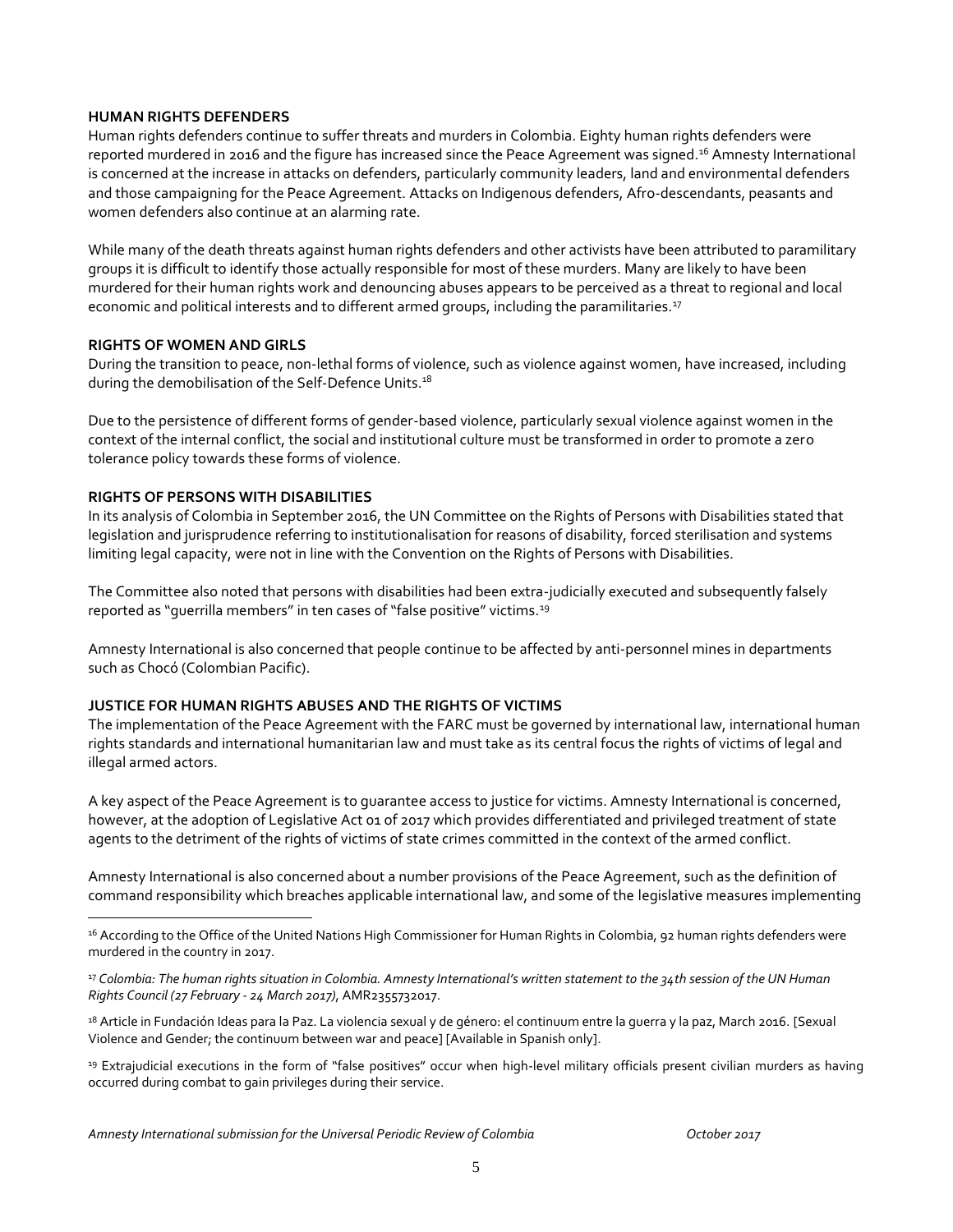the Peace Agreement. The Legislative Act exceeds what is established in the Peace Agreement and omits international criminal law as the applicable legal framework. It also establishes the possibility of waiving criminal prosecution without a clear basis for its application, which may be in contravention of the state's duty to investigate, prosecute and punish serious violations of human rights and of international humanitarian law.

Amnesty International is concerned at the serious humanitarian situation in Chocó Department. Crimes under international law and human rights violations continue, including murders of members of Afro-Colombian communities and Indigenous Peoples, collective forced displacements, community confinement, victims of anti-personnel mines, and the forced recruitment of children.

# RECOMMENDATIONS FOR ACTION BY THE STATE UNDER REVIEW

#### **Amnesty International calls on the government of Colombia to:**

#### *Human rights defenders:*

- Take effective measures to guarantee individual and collective protection of human rights defenders in situations of risk, ensuring their effective participation and the application of ethnic, territorial and gender-based approaches;
- Ensure that the National Protection Unit provide effective protection, including preventive and collective measures, according to differential and gender-based approaches, to guarantee the safety of human rights defenders, especially those working in rural areas;
- Ensure that judicial authorities conduct full and impartial criminal investigations and prosecutions of crimes under international law and human rights abuses against human rights defenders;
- Ensure that all government bodies work with due diligence to provide prevention, care, protection, reparation and guarantees of non-repetition for women human rights defenders.

*Rights of women and girls:*

- Ensure that the voices of women victims of sexual violence are heard and that they can participate under equal conditions in all the implementation of the Peace Agreement, in compliance with the gender approach;
- Strengthen administrative, legislative and judicial mechanisms to ensure women's right to live free from violence and discrimination, in accordance with international human rights standards;
- Guarantee the rights to truth, justice, reparation and guarantees of non-repetition for women and girl survivors of sexual violence in the context of the armed conflict, committed by legal and illegal armed actors.

#### *Rights of persons with disabilities:*

- Ratify the Optional Protocol to the Convention on the Rights of Persons with Disabilities;
- Prioritize mental health care for victims of the armed conflict, including effective strategies for their treatment, care and rehabilitation as part of the right to comprehensive reparation;
- Guarantee full rehabilitation and community reintegration to civilian victims of anti-personnel mines, as well as access under equal conditions to the care and comprehensive reparation established in Law 1448 of 2011 for victims of the armed conflict;
- Exhaustively investigate cases of persons with disabilities as victims of extrajudicial executions and establish criminal responsibility and reparation for their families;
- Guarantee access to inclusive education, sexual and reproductive rights and respect for the legal capacity of persons with mental disabilities.

*Access to justice and the rights of victims:*

*Amnesty International submission for the Universal Periodic Review of Colombia October 2017*